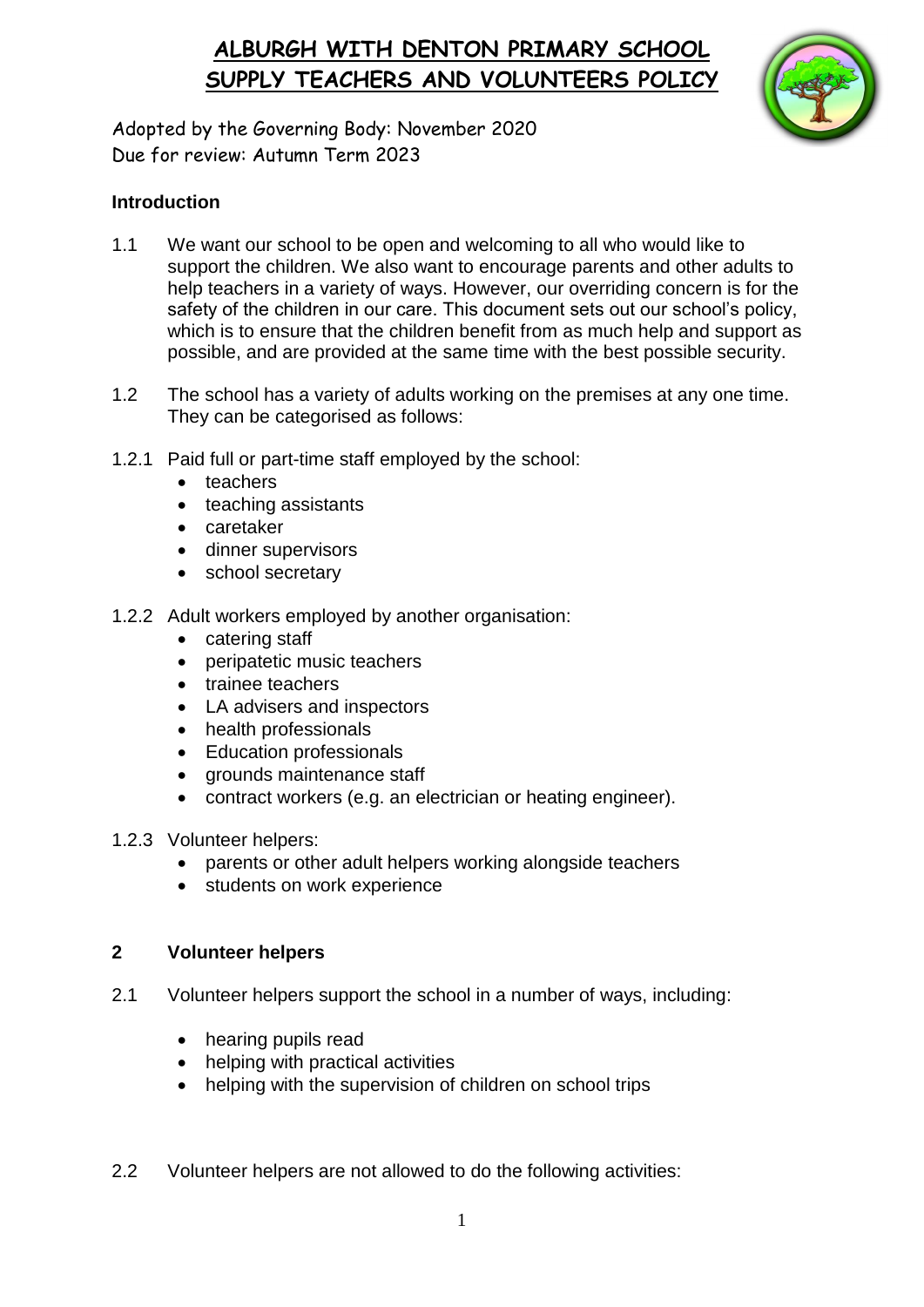# **ALBURGH WITH DENTON PRIMARY SCHOOL SUPPLY TEACHERS AND VOLUNTEERS POLICY**



Adopted by the Governing Body: November 2020 Due for review: Autumn Term 2023

- take responsibility for all or some of the whole class;
- change very young children, or supervise them changing;
- supervise children engaged in PE or other specialist activities;
- take children off the school site without a teacher in charge.
- drive children to an event

The responsibility for the health and welfare of the child remains with the class teacher at all times.

### 3 **Signing in**

3.1 When helpers arrive in the school, they must sign in at the reception desk. They will be given a visitor's badge, which they should wear at all times. This badge contains all relevant safeguarding in formation on the reverse. The signing-in sheet will give the date and time of arrival. They must also sign out, stating the time they are leaving, and return their badge before they leave.

### **4 Police checks**

4.1 The school follows all statutory requirements in relation to police checks and DBS procedures.

4.2 The Headteacher has the authority not to accept the help of volunteers if he or she believes it will not be in the best interests of the children.

### **5 Deployment of volunteer classroom helpers**

5.1 It is the policy of this school that parent helpers do not support in their own child's classroom, as this can be distracting for the child, and perhaps place the class teacher in an uncomfortable situation. Helpers will be asked to support in classes in which there is the most need for individual support.

### **6 Monitoring and review**

6.1 The day-to-day monitoring of this policy is the responsibility of the Headteacher, who will report to the governors annually, stating the number of adult volunteer helpers in the school, and summarising their value to the children.